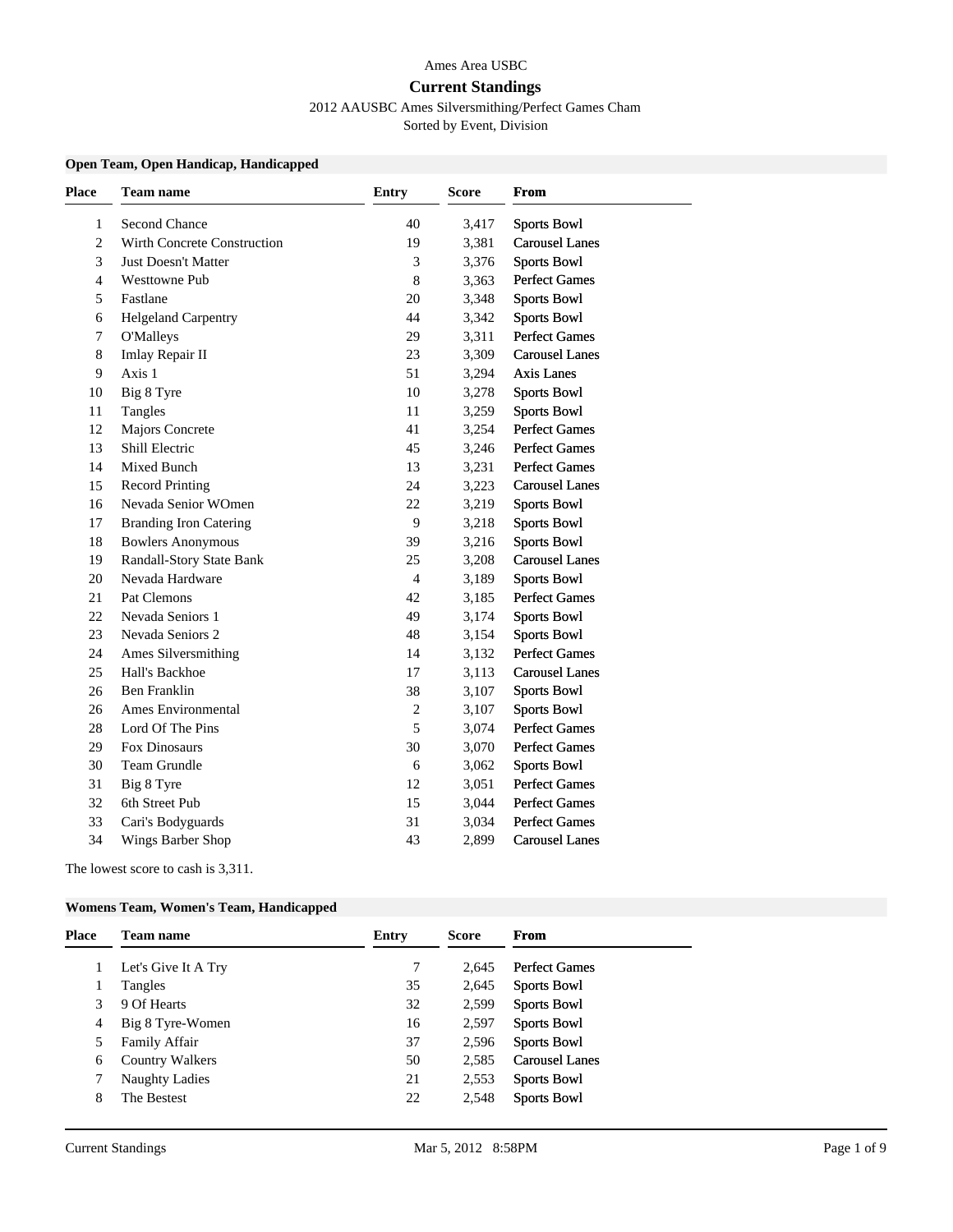| 9  | <b>Helgeland Carpentry</b> | 33 | 2,535 | <b>Sports Bowl</b>   |
|----|----------------------------|----|-------|----------------------|
| 10 | <b>Corbin Construction</b> | 26 | 2.464 | <b>Sports Bowl</b>   |
| 11 | <b>Sports Bowl</b>         | 27 | 2,444 | <b>Sports Bowl</b>   |
| 12 | I Don't Know               | 28 | 2.385 | <b>Perfect Games</b> |
| 13 | The Cougars                | 36 | 2.294 | <b>Sports Bowl</b>   |
| 14 | <b>Flat Top Concrete</b>   | 34 | 2.281 | <b>Sports Bowl</b>   |

The lowest score to cash is 2,596.

# **Open Doubles, Division 1 Doubles, Handicapped**

| Place | Team name                                 | <b>Entry</b>            | Score | From                  |
|-------|-------------------------------------------|-------------------------|-------|-----------------------|
| 1     | Swisher, Crissy L / Black, Derrick J      | 45                      | 1,482 | <b>Perfect Games</b>  |
| 2     | Taylor, Austin J / Yohn, Donald R         | 47                      | 1,448 | <b>Perfect Games</b>  |
| 3     | Siedelmann, Nick S / Siedelmann, Terry    | 14                      | 1,438 | <b>Perfect Games</b>  |
| 4     | Walsh, Gabriel J / Walsh, Justin R        | 30                      | 1,431 | <b>Perfect Games</b>  |
| 5     | Heller, Mark M / Sewald, Ronald D, Jr     | 31                      | 1,401 | <b>Perfect Games</b>  |
| 6     | Huntrods, Stanley F / Port, Gordon L      | 38                      | 1,400 | <b>Sports Bowl</b>    |
| 7     | Videgar, Doug F / Black, Michael L        | 45                      | 1,392 | <b>Perfect Games</b>  |
| 8     | Zanker, Nila J / Zanker, Clayton R        | 51                      | 1,391 | Axis Lanes            |
| 8     | Hetland, Randy M / Cavan, Lom             | 23                      | 1,391 | <b>Carousel Lanes</b> |
| 10    | Berven, Roy T / Arneson, Paul C           | 51                      | 1,370 | <b>Axis Lanes</b>     |
| 11    | Prescott, Jarad W / Crouse, Lowell D      | $\,8\,$                 | 1,359 | <b>Perfect Games</b>  |
| 12    | Bern, Kerry E / Newell, Brandon W         | 10                      | 1,354 | <b>Sports Bowl</b>    |
| 13    | Wilcox, Bruce A / Epperson, Brian W       | 23                      | 1,353 | <b>Carousel Lanes</b> |
| 14    | Crouse, Justin D / Canott, Matt D         | $\,8\,$                 | 1,348 | <b>Perfect Games</b>  |
| 15    | Sorem, Ronald J / Tibben, Brian A         | 2                       | 1,331 | <b>Sports Bowl</b>    |
| 16    | Rockwell, Lance L / Thomas, Chip          | 41                      | 1,330 | <b>Perfect Games</b>  |
| 17    | Ortiz, Alex / Ortiz, Jeff                 | 41                      | 1,325 | <b>Perfect Games</b>  |
| 18    | Hohneke, Todd A / Kasner, Dora M          | 52                      | 1,318 | <b>Carousel Lanes</b> |
| 19    | Mitchell, Jason M / Snodgrass, Joshua     | 4                       | 1,312 | <b>Sports Bowl</b>    |
|       | M                                         |                         |       |                       |
| 20    | Otto, Duane D / Huntrods, Steven T        | 38                      | 1,309 | <b>Sports Bowl</b>    |
| 20    | Watts, Dwain A / Holm, Kevin L            | 25                      | 1,309 | <b>Carousel Lanes</b> |
| 22    | Hunter, Bob D / Ehrig, Bob                | 49                      | 1,301 | <b>Sports Bowl</b>    |
| 22    | Schwartz, Dennis / Wierson, Ryan J        | 38                      | 1,301 | <b>Sports Bowl</b>    |
| 24    | Glick, Sharla T / Glick, R. Allen         | 42                      | 1,300 | <b>Perfect Games</b>  |
| 25    | Tscherter, Mick F / Krausman, Mark W      | 10                      | 1,298 | <b>Sports Bowl</b>    |
| 26    | Youngberg, Gary L / Youngberg, Kyle       | 14                      | 1,291 | <b>Perfect Games</b>  |
|       | $\mathbb{R}$                              |                         |       |                       |
| 27    | Black, Rachelle M / Shill, Steve W        | 45                      | 1,288 | <b>Perfect Games</b>  |
| 28    | Mcpartland, Cari / Biernat, Tony D        | 31                      | 1,286 | <b>Perfect Games</b>  |
| 29    | Madison, Bradley W / Eyanson, Jacob       | 11                      | 1,284 | <b>Sports Bowl</b>    |
|       | $\mathbf{P}$                              |                         |       |                       |
| 30    | Clouser, Dustin L / Jones, Bradley L      | 25                      | 1,279 | <b>Carousel Lanes</b> |
| 31    | Sogard, David L / Imlay, Ronald E         | 23                      | 1,274 | <b>Carousel Lanes</b> |
| 32    | Hunt, David A / Mason, Terry W            | 5                       | 1,273 | <b>Perfect Games</b>  |
| 33    | Mensing, Dennis D / Robinson,<br>Randal L | $\overline{\mathbf{c}}$ | 1,266 | Sports Bowl           |
| 34    | Clarkson, Bob / Bowlin, Gabe J            | 48                      | 1,263 | Sports Bowl           |
| 35    | Zaback, Peter C / Leeper, Jared           | 42                      | 1,260 | <b>Perfect Games</b>  |
| 36    | Olson, Jeff A / Stark, Matt P             | 11                      | 1,253 | <b>Sports Bowl</b>    |
| 37    | James, Catherine M / Bauge, Shirley J     | 22                      | 1,249 | Sports Bowl           |
| 38    | Dooley, Michael P / Fjelland, David E     | 30                      | 1,248 | <b>Perfect Games</b>  |
| 39    | Heintz, Jeremy L / Link, Kevin W          | 15                      | 1,246 | <b>Perfect Games</b>  |
| 40    | Swearngin, Kory / Nady, Spencer R         | 46                      | 1,242 | <b>Sports Bowl</b>    |
|       |                                           |                         |       |                       |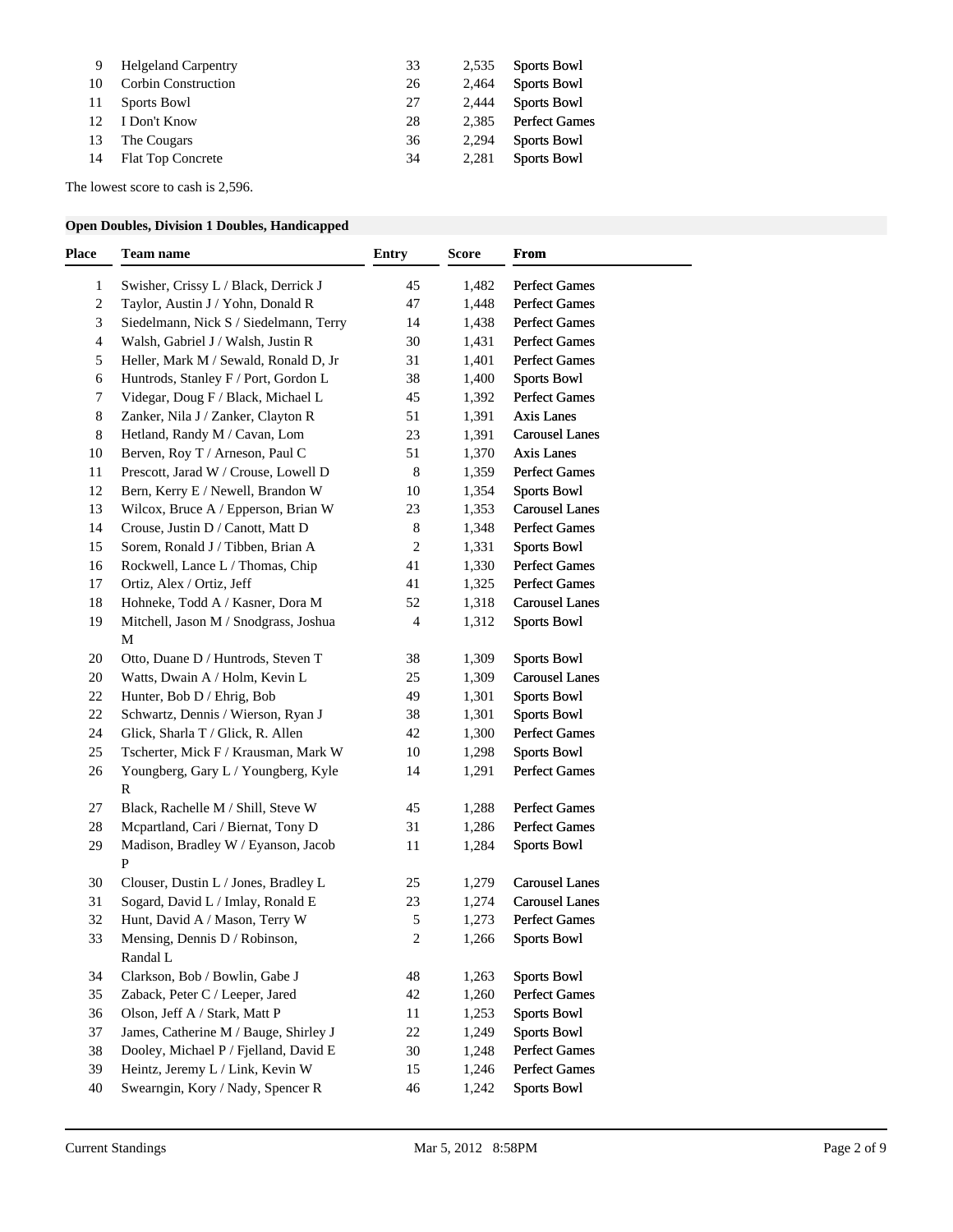| 41 | Carsrud, Bryan / Knop, Chad A          | 12 | 1,240 | <b>Perfect Games</b>  |
|----|----------------------------------------|----|-------|-----------------------|
| 42 | Link, Gary A / Dobson, Chad V          | 15 | 1,230 | Perfect Games         |
| 43 | Vaughn, Jacob T / Thyng, Charles R     | 6  | 1,222 | <b>Sports Bowl</b>    |
| 44 | Wiese, Samuel J / Meller, Edward       | 48 | 1,217 | <b>Sports Bowl</b>    |
| 45 | Peterson, Ryan D / Nordeen, Kyle T     | 19 | 1,216 | <b>Carousel Lanes</b> |
| 46 | Beck, Jamie J / Wirth, Jason E         | 19 | 1,215 | <b>Carousel Lanes</b> |
| 47 | Tscherter, Scott / Ruopp, Greg R       | 12 | 1,209 | <b>Perfect Games</b>  |
| 48 | Blank, Don D / Lenning, Corey G        | 10 | 1,208 | <b>Sports Bowl</b>    |
| 49 | Lawrence, Scott M / Olson, Chuck M     | 14 | 1,195 | <b>Perfect Games</b>  |
| 49 | Hawkins, Keith L / Robinson, Kenneth   | 2  | 1,195 | <b>Sports Bowl</b>    |
|    | J                                      |    |       |                       |
| 51 | Mc Devitt, Dan L / McPartland, Kelly J | 41 | 1,161 | <b>Perfect Games</b>  |
| 52 | Meeks, Kenneth M / Carsrud, Larry E    | 48 | 1,154 | <b>Sports Bowl</b>    |
| 53 | Smith, Jimmy J / Huggins, Lowell W     | 18 | 1,145 | <b>Sports Bowl</b>    |
| 54 | Stradt, Keith N / Anderson, Scott R    | 43 | 1,130 | Carousel Lanes        |
| 55 | Pavey, Margaret L / Unger, Judy        | 22 | 1,124 | <b>Sports Bowl</b>    |
| 56 | Hathaway, Mike R / Dutton, Bret M      | 12 | 1,120 | <b>Perfect Games</b>  |

The lowest score to cash is 1,359.

# **Womens Doubles, Women's Doubles, Handicapped**

| Place | Team name                              | <b>Entry</b> | <b>Score</b> | From                  |
|-------|----------------------------------------|--------------|--------------|-----------------------|
|       | Olson, Gina M / Burris, Kandi          |              | 1,396        | <b>Perfect Games</b>  |
| 2     | Mitchell, Tara L / Robinson, Debra S   | 37           | 1,347        | <b>Sports Bowl</b>    |
| 3     | Shook, Gail A / Richey, Hollie S       | 5            | 1,316        | <b>Perfect Games</b>  |
| 4     | Whitefield, Cindy J / Hamlin, Rosemary | 28           | 1,303        | <b>Perfect Games</b>  |
| 5     | Andrew, Judy K / Geer, Patricia L      |              | 1,302        | <b>Sports Bowl</b>    |
| 6     | Hotchkiss, Dianne F / Unger, Judy      | 22           | 1,291        | <b>Sports Bowl</b>    |
| 7     | Smith, Connie L / Pavey, Margaret L    | 22           | 1,263        | <b>Sports Bowl</b>    |
| 8     | Sewald, Kimberly M / Jennings, Teri L  | 32           | 1,251        | <b>Sports Bowl</b>    |
| 9     | Klonglan, Shirley I / Baker, Jackie A  | 16           | 1,243        | <b>Sports Bowl</b>    |
| 10    | Anderson, Sheri R / Hinman, Jane       | 28           | 1,228        | <b>Perfect Games</b>  |
| 11    | Lawson, Candy S / Black, Joan M        | 16           | 1,207        | <b>Sports Bowl</b>    |
| 12    | Beck, Diane L / Mortvedt, Jo K         | 50           | 1,205        | <b>Carousel Lanes</b> |
| 13    | Whaley, Janelle / Goodmanson, Kim K    | 50           | 1,202        | <b>Carousel Lanes</b> |
| 14    | Hoffman, Katie J / Crouse, Jackie A    | 7            | 1.166        | <b>Perfect Games</b>  |
|       |                                        |              |              |                       |

The lowest score to cash is 1,302.

# **Open Singles, Open Handicap Singles, Handicapped**

| 38<br>Port, Gordon L<br>772<br><b>Sports Bowl</b><br>1<br><b>Perfect Games</b><br>Walsh, Gabriel J<br>30<br>772<br>3<br>Hohneke, Todd A<br>52<br>Carousel Lanes<br>764<br>14<br>751<br><b>Perfect Games</b><br>Siedelmann, Terry<br>$\overline{4}$<br>15<br>5<br><b>Perfect Games</b><br>Link, Kevin W<br>747<br>23<br>736<br>Carousel Lanes<br>Imlay, Ronald E<br>6<br>41<br><b>Perfect Games</b><br>Rockwell, Lance L<br>734<br><b>Perfect Games</b><br>8<br>42<br>729<br>Leeper, Jared<br>9<br>Beck, Jamie J<br>19<br>722<br><b>Carousel Lanes</b> |
|-------------------------------------------------------------------------------------------------------------------------------------------------------------------------------------------------------------------------------------------------------------------------------------------------------------------------------------------------------------------------------------------------------------------------------------------------------------------------------------------------------------------------------------------------------|
|                                                                                                                                                                                                                                                                                                                                                                                                                                                                                                                                                       |
|                                                                                                                                                                                                                                                                                                                                                                                                                                                                                                                                                       |
|                                                                                                                                                                                                                                                                                                                                                                                                                                                                                                                                                       |
|                                                                                                                                                                                                                                                                                                                                                                                                                                                                                                                                                       |
|                                                                                                                                                                                                                                                                                                                                                                                                                                                                                                                                                       |
|                                                                                                                                                                                                                                                                                                                                                                                                                                                                                                                                                       |
|                                                                                                                                                                                                                                                                                                                                                                                                                                                                                                                                                       |
|                                                                                                                                                                                                                                                                                                                                                                                                                                                                                                                                                       |
|                                                                                                                                                                                                                                                                                                                                                                                                                                                                                                                                                       |
| 19<br>10<br>716<br>Carousel Lanes<br>Peterson, Ryan D                                                                                                                                                                                                                                                                                                                                                                                                                                                                                                 |
| 48<br>11<br>Wiese, Samuel J<br>715<br><b>Sports Bowl</b>                                                                                                                                                                                                                                                                                                                                                                                                                                                                                              |
| 23<br><b>Carousel Lanes</b><br>12<br>Cavan, Lom<br>712                                                                                                                                                                                                                                                                                                                                                                                                                                                                                                |
| 13<br>Watts, Dwain A<br>25<br>711<br>Carousel Lanes                                                                                                                                                                                                                                                                                                                                                                                                                                                                                                   |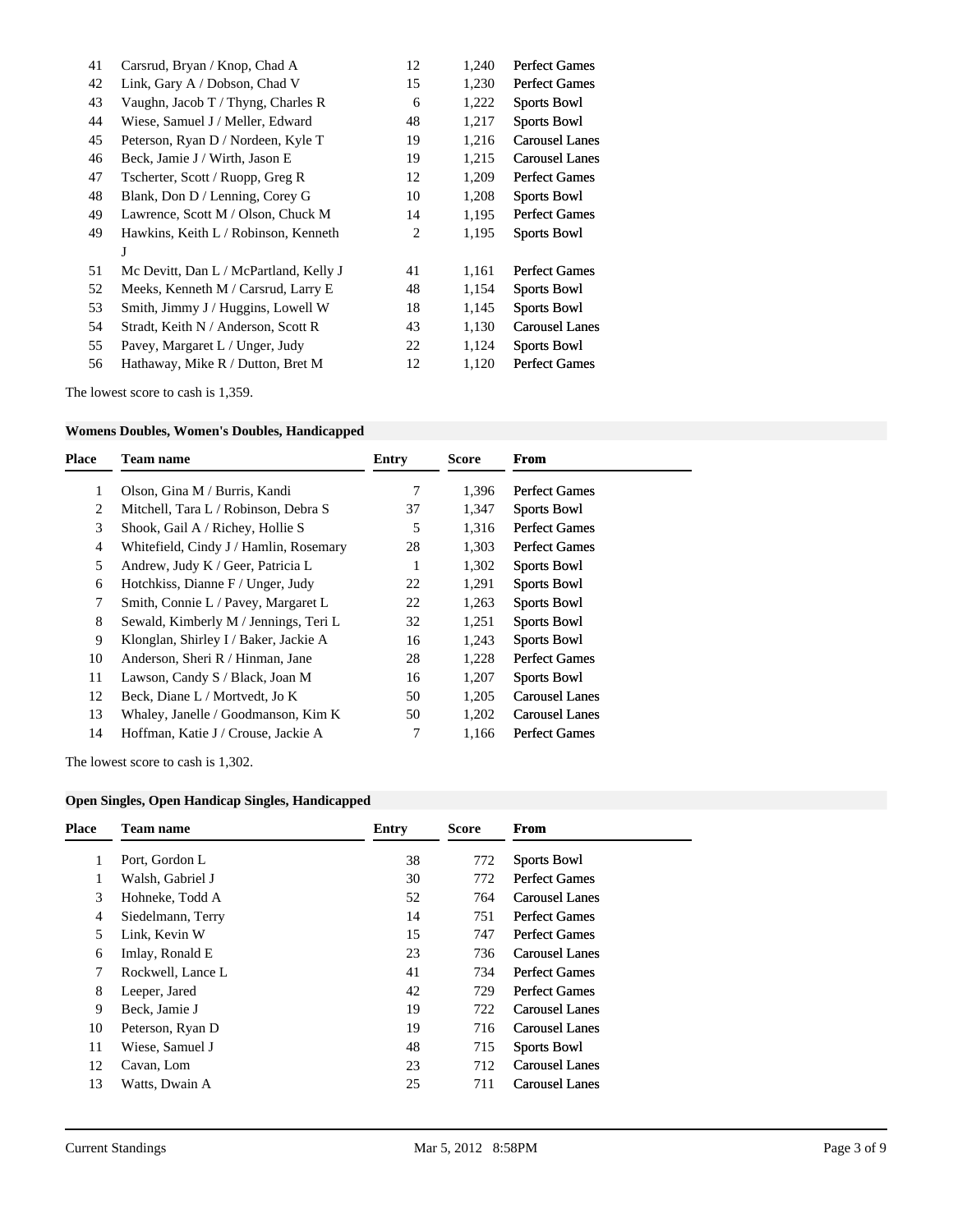| 14 | Zaback, Peter C      | 42               | 706 | <b>Perfect Games</b>  |
|----|----------------------|------------------|-----|-----------------------|
| 15 | Siedelmann, Nick S   | 14               | 705 | <b>Perfect Games</b>  |
| 16 | Bowlin, Gabe J       | 48               | 692 | <b>Sports Bowl</b>    |
| 17 | Walsh, Justin R      | 30               | 690 | <b>Perfect Games</b>  |
| 18 | Mc Devitt, Dan L     | 41               | 688 | <b>Perfect Games</b>  |
| 19 | Holm, Kevin L        | 25               | 684 | <b>Carousel Lanes</b> |
| 20 | Zanker, Clayton R    | 51               | 683 | Axis Lanes            |
| 21 | Berven, Roy T        | 51               | 682 | Axis Lanes            |
| 22 | Nordeen, Kyle T      | 19               | 681 | <b>Carousel Lanes</b> |
| 23 | Tscherter, Mick F    | 10               | 680 | <b>Sports Bowl</b>    |
| 24 | Heller, Mark M       | 31               | 679 | <b>Perfect Games</b>  |
| 25 | Dooley, Michael P    | 30               | 676 | <b>Perfect Games</b>  |
| 26 | Newell, Brandon W    | 10               | 675 | <b>Sports Bowl</b>    |
| 27 | Huntrods, Stanley F  | 38               | 669 | <b>Sports Bowl</b>    |
| 28 | Wirth, Jason E       | 19               | 668 | <b>Carousel Lanes</b> |
| 29 | Hetland, Randy M     | 23               | 665 | <b>Carousel Lanes</b> |
| 30 | Link, Gary A         | 15               | 664 | <b>Perfect Games</b>  |
| 30 | Swearngin, Kory      | 46               | 664 | <b>Sports Bowl</b>    |
| 32 | Eyanson, Jacob P     | 11               | 661 | <b>Sports Bowl</b>    |
| 32 | Taylor, Austin J     | 47               | 661 | <b>Perfect Games</b>  |
| 34 | Ortiz, Alex          | 41               | 658 | <b>Perfect Games</b>  |
| 34 | Black, Derrick J     | 45               | 658 | <b>Perfect Games</b>  |
| 36 | Thyng, Charles R     | 6                | 655 | <b>Sports Bowl</b>    |
| 37 | Clouser, Dustin L    | 25               | 654 | <b>Carousel Lanes</b> |
| 37 | Black, Michael L     | 45               | 654 | <b>Perfect Games</b>  |
| 39 | Lawrence, Scott M    | 14               | 653 | <b>Perfect Games</b>  |
| 40 | Otto, Duane D        | 38               | 652 | <b>Sports Bowl</b>    |
| 40 | Glick, R. Allen      | 42               | 652 | <b>Perfect Games</b>  |
| 42 | Sorem, Ronald J      | $\boldsymbol{2}$ | 651 | <b>Sports Bowl</b>    |
| 42 | Wilcox, Bruce A      | 23               | 651 | <b>Carousel Lanes</b> |
| 44 | Epperson, Brian W    | 23               | 650 | <b>Carousel Lanes</b> |
| 45 | Vaughn, Jacob T      | 6                | 649 | <b>Sports Bowl</b>    |
| 46 | Schwartz, Dennis     | 38               | 648 | <b>Sports Bowl</b>    |
| 46 | Huggins, Lowell W    | 18               | 648 | <b>Sports Bowl</b>    |
| 48 | Videgar, Doug F      | 45               | 647 | <b>Perfect Games</b>  |
| 49 | Canott, Matt D       | $\,$ 8 $\,$      | 645 | <b>Perfect Games</b>  |
| 50 | Stark, Matt P        | 11               | 644 | <b>Sports Bowl</b>    |
| 50 | Kasner, Dora M       | 52               | 644 | <b>Carousel Lanes</b> |
| 52 | Bauge, Shirley J     | 22               | 639 | <b>Sports Bowl</b>    |
| 53 | Mensing, Dennis D    | $\sqrt{2}$       | 638 | <b>Sports Bowl</b>    |
| 54 | Carsrud, Bryan       | 12               | 637 | Perfect Games         |
| 54 | Huntrods, Steven T   | 38               | 637 | <b>Sports Bowl</b>    |
| 56 | Olson, Chuck M       | 14               | 636 | <b>Perfect Games</b>  |
| 57 | Hathaway, Mike R     | 12               | 634 | <b>Perfect Games</b>  |
| 57 | Fjelland, David E    | 30               | 634 | <b>Perfect Games</b>  |
| 59 | Glick, Sharla T      | 42               | 632 | <b>Perfect Games</b>  |
| 60 | Mason, Terry W       | $\sqrt{5}$       | 631 | <b>Perfect Games</b>  |
| 61 | Shill, Steve W       | 45               | 630 | <b>Perfect Games</b>  |
| 62 | Sogard, David L      | 23               | 628 | <b>Carousel Lanes</b> |
| 62 | Youngberg, Gary L    | 14               | 628 | <b>Perfect Games</b>  |
| 64 | Pavey, Margaret L    | 22               | 627 | <b>Sports Bowl</b>    |
| 65 | Clarkson, Bob        | 48               | 621 | <b>Sports Bowl</b>    |
| 66 | Sewald, Ronald D, Jr | 31               | 619 | <b>Perfect Games</b>  |
| 67 | Anderson, Scott R    | 43               | 617 | <b>Carousel Lanes</b> |
| 68 | Bern, Kerry E        | 10               | 616 | <b>Sports Bowl</b>    |
| 68 | Hawkins, Keith L     | $\boldsymbol{2}$ | 616 | <b>Sports Bowl</b>    |
|    |                      |                  |     |                       |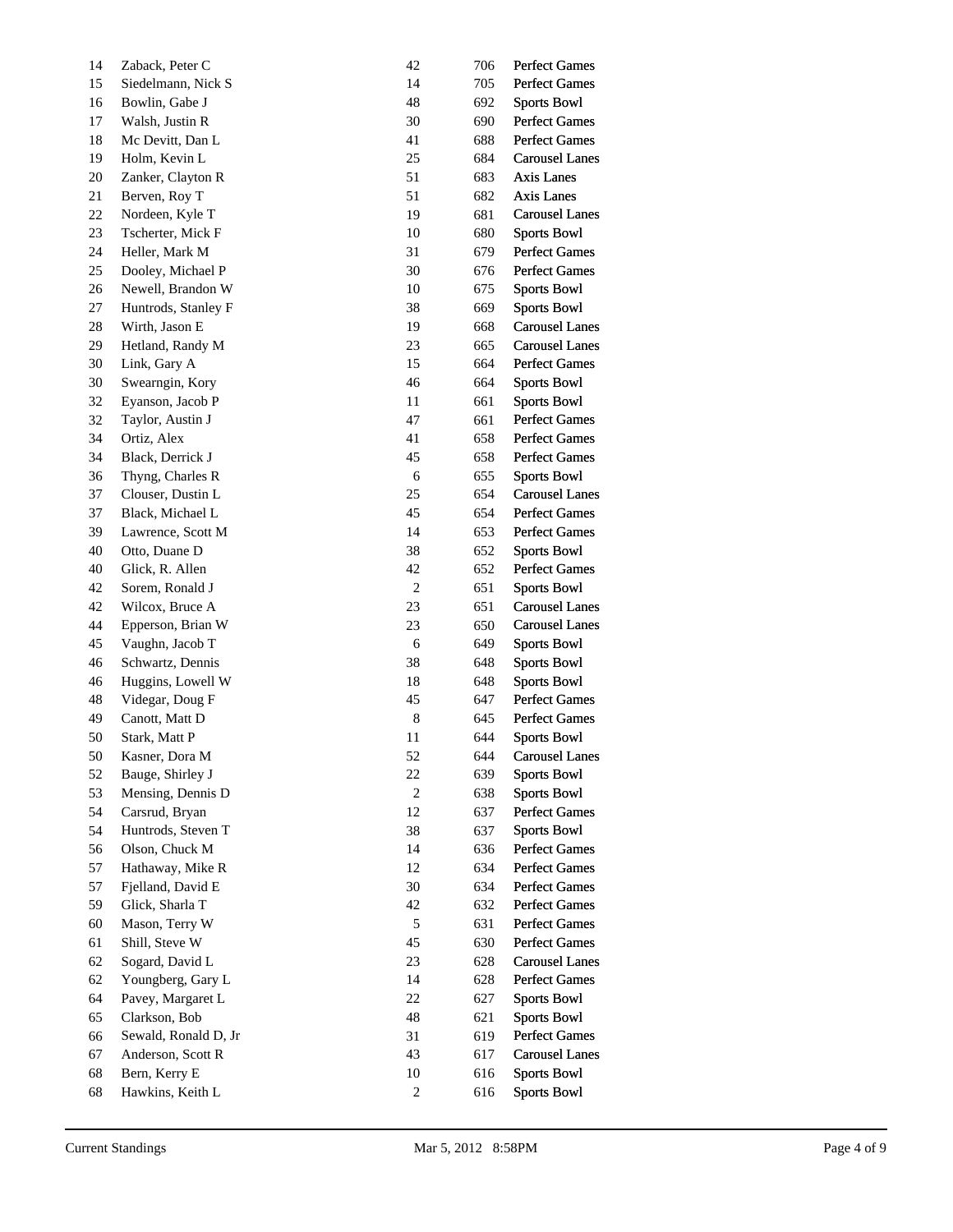| 70  | Thomas, Chip        | 41             | 612 | <b>Perfect Games</b>  |
|-----|---------------------|----------------|-----|-----------------------|
| 71  | Lenning, Corey G    | $10\,$         | 609 | <b>Sports Bowl</b>    |
| 72  | Ruopp, Greg R       | 12             | 608 | <b>Perfect Games</b>  |
| 73  | Olson, Jeff A       | 11             | 607 | <b>Sports Bowl</b>    |
| 73  | Ehrig, Bob          | 49             | 607 | <b>Sports Bowl</b>    |
| 75  | Heintz, Jeremy L    | 15             | 606 | <b>Perfect Games</b>  |
| 76  | Ortiz, Jeff         | 41             | 605 | <b>Perfect Games</b>  |
| 77  | Crouse, Lowell D    | 8              | 601 | <b>Perfect Games</b>  |
| 78  | Robinson, Kenneth J | $\overline{c}$ | 600 | <b>Sports Bowl</b>    |
| 79  | Biernat, Tony D     | 31             | 599 | <b>Perfect Games</b>  |
| 80  | Mitchell, Jason M   | $\overline{4}$ | 598 | <b>Sports Bowl</b>    |
| 81  | Arneson, Paul C     | 51             | 596 | <b>Axis Lanes</b>     |
| 82  | Snodgrass, Joshua M | $\overline{4}$ | 595 | <b>Sports Bowl</b>    |
| 82  | Dutton, Bret M      | 12             | 595 | <b>Perfect Games</b>  |
| 82  | Hunter, Bob D       | 49             | 595 | <b>Sports Bowl</b>    |
| 82  | James, Catherine M  | 22             | 595 | <b>Sports Bowl</b>    |
| 86  | Zanker, Nila J      | 51             | 590 | Axis Lanes            |
| 87  | Carsrud, Larry E    | 48             | 589 | <b>Sports Bowl</b>    |
| 87  | Swisher, Crissy L   | 45             | 589 | <b>Perfect Games</b>  |
| 89  | Youngberg, Kyle R   | 14             | 586 | <b>Perfect Games</b>  |
| 89  | Unger, Judy         | 22             | 586 | <b>Sports Bowl</b>    |
| 89  | Jones, Bradley L    | 25             | 586 | <b>Carousel Lanes</b> |
| 92  | Prescott, Jarad W   | $\,8\,$        | 585 | <b>Perfect Games</b>  |
| 92  | Yohn, Donald R      | 47             | 585 | <b>Perfect Games</b>  |
| 94  | Meller, Edward      | 48             | 583 | <b>Sports Bowl</b>    |
| 95  | Madison, Bradley W  | 11             | 581 | <b>Sports Bowl</b>    |
| 96  | Mcpartland, Cari    | 31             | 578 | Perfect Games         |
| 96  | Tibben, Brian A     | $\sqrt{2}$     | 578 | <b>Sports Bowl</b>    |
| 96  | Tscherter, Scott    | 12             | 578 | <b>Perfect Games</b>  |
| 99  | McPartland, Kelly J | 41             | 573 | <b>Perfect Games</b>  |
| 100 | Meeks, Kenneth M    | 48             | 569 | <b>Sports Bowl</b>    |
| 101 | Robinson, Randal L  | $\sqrt{2}$     | 568 | <b>Sports Bowl</b>    |
| 102 | Crouse, Justin D    | $\,8\,$        | 561 | <b>Perfect Games</b>  |
| 102 | Krausman, Mark W    | 10             | 561 | <b>Sports Bowl</b>    |
| 104 | Stradt, Keith N     | 43             | 556 | <b>Carousel Lanes</b> |
| 105 | Wierson, Ryan J     | 38             | 552 | <b>Sports Bowl</b>    |
| 106 | Dobson, Chad V      | 15             | 544 | <b>Perfect Games</b>  |
| 107 | Blank, Don D        | 10             | 542 | <b>Sports Bowl</b>    |
| 108 | Black, Rachelle M   | 45             | 537 | <b>Perfect Games</b>  |
| 109 | Knop, Chad A        | 12             | 526 | <b>Perfect Games</b>  |
| 110 | Smith, Jimmy J      | 18             | 516 | <b>Sports Bowl</b>    |
| 111 | Hunt, David A       | $\mathfrak s$  | 504 | <b>Perfect Games</b>  |
|     |                     |                |     |                       |

The lowest score to cash is 681.

# **Womens Singles, Women's Singles, Handicapped**

| Place | <b>Team name</b>    | <b>Entry</b> | <b>Score</b> | From                 |
|-------|---------------------|--------------|--------------|----------------------|
|       | Shook, Gail A       | 5            | 732          | <b>Perfect Games</b> |
|       | Olson, Gina M       | 7            | 725          | <b>Perfect Games</b> |
| 3     | Hamlin, Rosemary    | 28           | 700          | <b>Perfect Games</b> |
| 4     | Whitefield, Cindy J | 28           | 675          | <b>Perfect Games</b> |
| 5     | Hotchkiss, Dianne F | 22           | 656          | <b>Sports Bowl</b>   |
| 6     | Jennings, Teri L    | 32           | 652          | <b>Sports Bowl</b>   |
|       | Klonglan, Shirley I | 16           | 643          | <b>Sports Bowl</b>   |
| 8     | Hoffman, Katie J    | 7            | 641          | <b>Perfect Games</b> |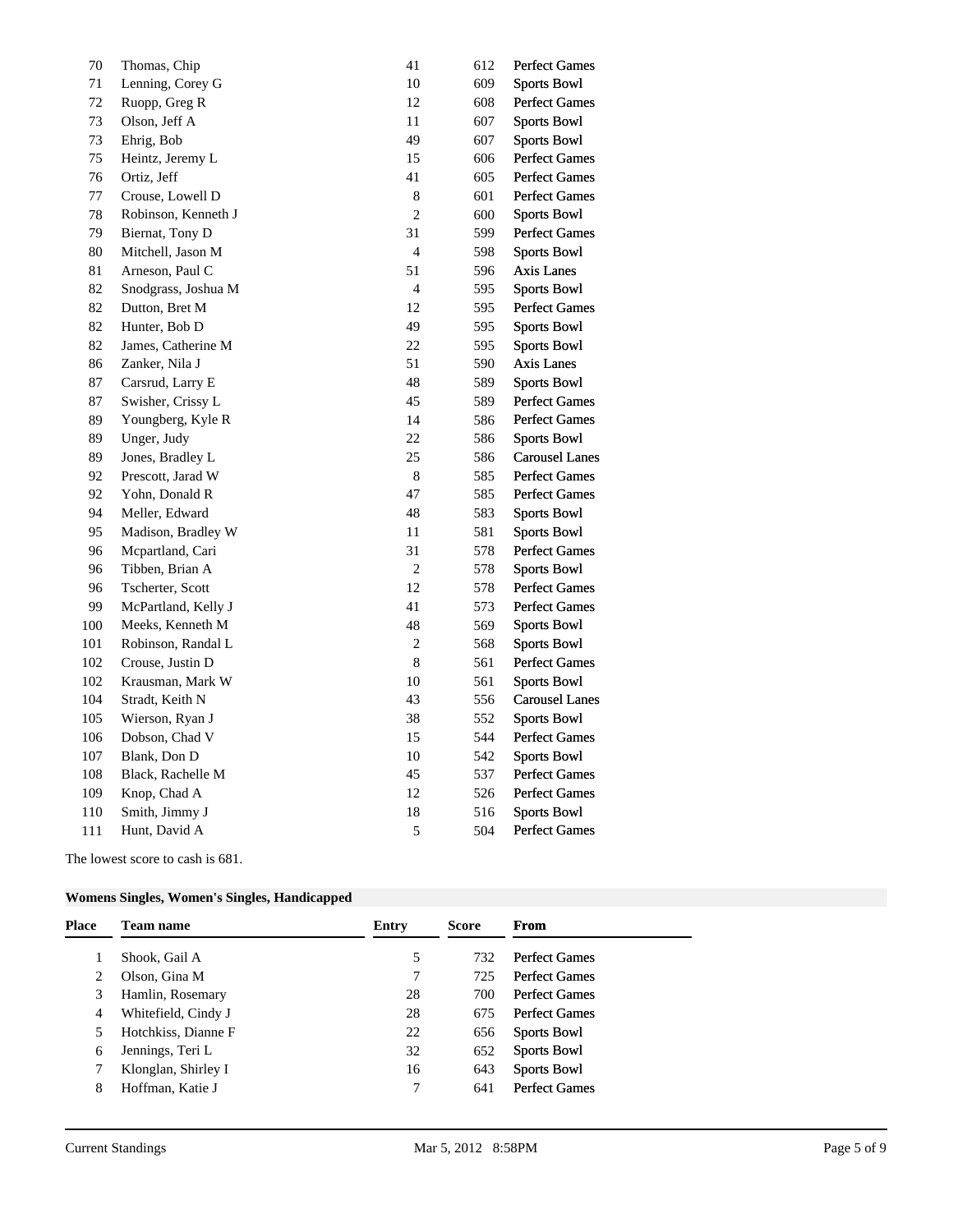| 9  | Mortvedt, Jo K     | 50 | 633 | <b>Carousel Lanes</b> |
|----|--------------------|----|-----|-----------------------|
| 10 | Geer, Patricia L   | 1  | 627 | <b>Sports Bowl</b>    |
| 11 | Richey, Hollie S   | 5  | 623 | <b>Perfect Games</b>  |
| 11 | Smith, Connie L    | 22 | 623 | <b>Sports Bowl</b>    |
| 13 | Baker, Jackie A    | 16 | 621 | <b>Sports Bowl</b>    |
| 14 | Andrew, Judy K     | 1  | 619 | <b>Sports Bowl</b>    |
| 15 | Beck, Diane L      | 50 | 618 | <b>Carousel Lanes</b> |
| 16 | Burris, Kandi      | 7  | 612 | <b>Perfect Games</b>  |
| 17 | Black, Joan M      | 16 | 611 | <b>Sports Bowl</b>    |
| 18 | Robinson, Debra S  | 37 | 608 | <b>Sports Bowl</b>    |
| 19 | Anderson, Sheri R  | 28 | 603 | <b>Perfect Games</b>  |
| 20 | Crouse, Jackie A   | 7  | 596 | <b>Perfect Games</b>  |
| 21 | Unger, Judy        | 22 | 595 | <b>Sports Bowl</b>    |
| 22 | Pavey, Margaret L  | 22 | 593 | <b>Sports Bowl</b>    |
| 23 | Goodmanson, Kim K  | 50 | 579 | Carousel Lanes        |
| 24 | Mitchell, Tara L   | 37 | 575 | <b>Sports Bowl</b>    |
| 25 | Whaley, Janelle    | 50 | 574 | <b>Carousel Lanes</b> |
| 26 | Sewald, Kimberly M | 32 | 567 | Sports Bowl           |
| 27 | Lawson, Candy S    | 16 | 562 | <b>Sports Bowl</b>    |
| 28 | Hinman, Jane       | 28 | 555 | <b>Perfect Games</b>  |
|    |                    |    |     |                       |

The lowest score to cash is 633.

## **All Events Scratch, AE Scratch, Scratch**

| <b>Place</b>   | <b>Team name</b>    | <b>Entry</b> | <b>Score</b> | From                 |
|----------------|---------------------|--------------|--------------|----------------------|
| 1              | Link, Kevin W       | 15           | 2,069        | <b>Perfect Games</b> |
| 2              | Siedelmann, Nick S  | 14           | 2,013        | <b>Perfect Games</b> |
| 3              | Walsh, Justin R     | 30           | 1,989        | <b>Perfect Games</b> |
| $\overline{4}$ | Glick, R. Allen     | 42           | 1,975        | <b>Perfect Games</b> |
| 5              | Rockwell, Lance L   | 41           | 1,972        | <b>Perfect Games</b> |
| 6              | Leeper, Jared       | 42           | 1,963        | <b>Perfect Games</b> |
| 6              | Ruopp, Greg R       | 12           | 1,963        | <b>Perfect Games</b> |
| 8              | Prescott, Jarad W   | $\,8\,$      | 1,947        | <b>Perfect Games</b> |
| 9              | Zaback, Peter C     | 42           | 1,944        | <b>Perfect Games</b> |
| 10             | Ortiz, Alex         | 41           | 1,930        | <b>Perfect Games</b> |
| 11             | Black, Derrick J    | 45           | 1,925        | <b>Perfect Games</b> |
| 12             | Thomas, Chip        | 41           | 1,923        | <b>Perfect Games</b> |
| 13             | Link, Gary A        | 15           | 1,909        | <b>Perfect Games</b> |
| 14             | Walsh, Gabriel J    | 30           | 1,904        | <b>Perfect Games</b> |
| 15             | Ortiz, Jeff         | 41           | 1,882        | <b>Perfect Games</b> |
| 16             | Mc Devitt, Dan L    | 41           | 1,871        | <b>Perfect Games</b> |
| 17             | Crouse, Lowell D    | $\,8\,$      | 1,870        | <b>Perfect Games</b> |
| 18             | Youngberg, Gary L   | 14           | 1,864        | <b>Perfect Games</b> |
| 19             | Canott, Matt D      | 8            | 1,846        | <b>Perfect Games</b> |
| 20             | Siedelmann, Terry   | 14           | 1,837        | <b>Perfect Games</b> |
| 21             | Biernat, Tony D     | 31           | 1,836        | <b>Perfect Games</b> |
| 21             | Black, Michael L    | 45           | 1,836        | <b>Perfect Games</b> |
| 23             | Huntrods, Stanley F | 38           | 1,832        | <b>Sports Bowl</b>   |
| 24             | Youngberg, Kyle R   | 14           | 1,762        | <b>Perfect Games</b> |
| 25             | Carsrud, Bryan      | 12           | 1,751        | <b>Perfect Games</b> |
| 26             | Dobson, Chad V      | 15           | 1,750        | <b>Perfect Games</b> |
| 27             | Knop, Chad A        | 12           | 1,747        | <b>Perfect Games</b> |
| 28             | Heintz, Jeremy L    | 15           | 1,696        | <b>Perfect Games</b> |
| 28             | Olson, Chuck M      | 14           | 1,696        | <b>Perfect Games</b> |
| 30             | Dutton, Bret M      | 15           | 1,656        | <b>Perfect Games</b> |
|                |                     |              |              |                      |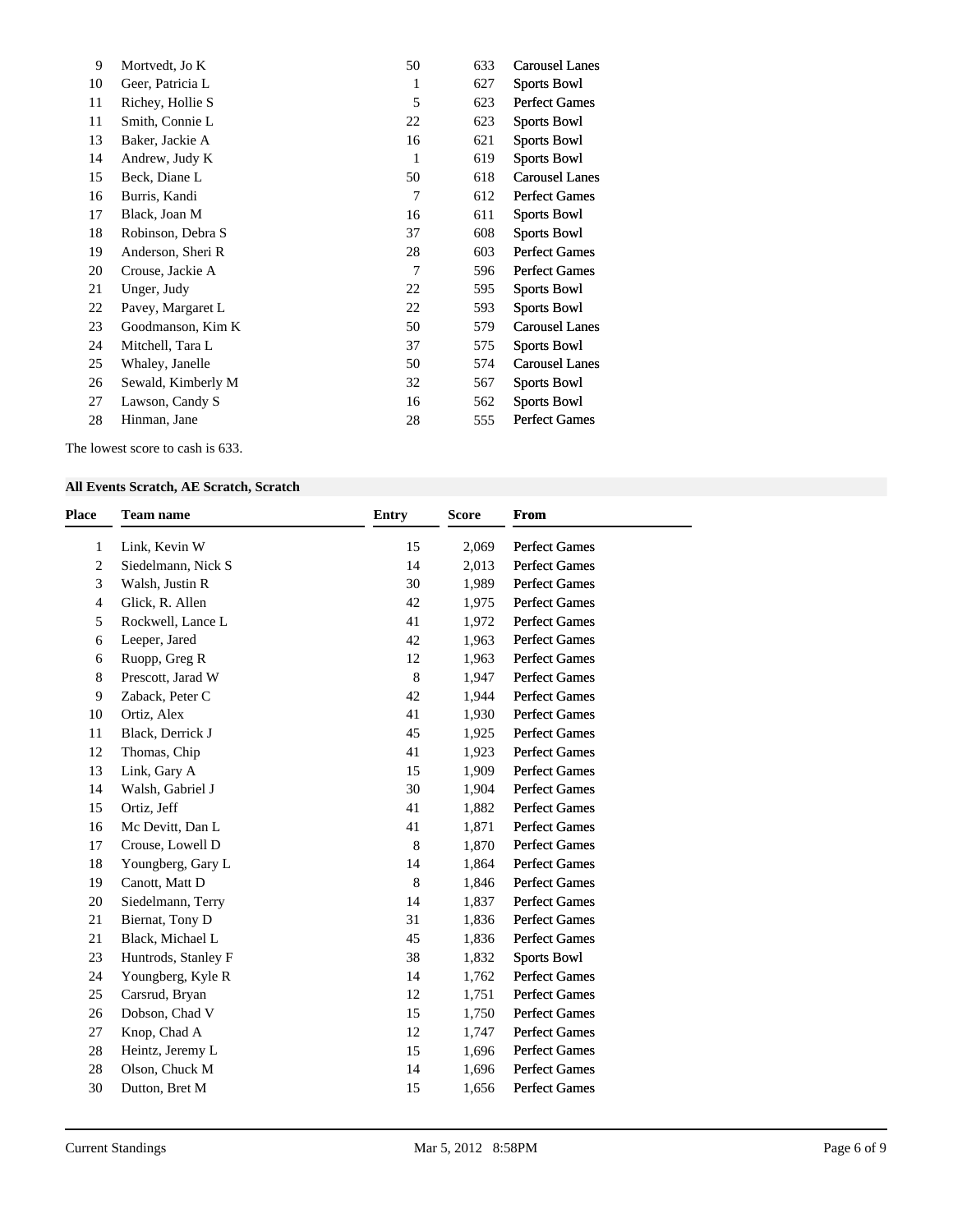| 30 Dutton, Bret M    |     | 1.656 Perfect Games  |
|----------------------|-----|----------------------|
| 32 Lawrence, Scott M | 14  | 1.655 Perfect Games  |
| 33 Stradt, Keith N   | 43. | 1.590 Carousel Lanes |

The lowest score to cash is 1,989.

## **Open All Events Handicap, AE Handicap, Handicapped**

| Place            | Team name           | <b>Entry</b>   | <b>Score</b> | From                  |
|------------------|---------------------|----------------|--------------|-----------------------|
| 1                | Walsh, Gabriel J    | 30             | 2,327        | <b>Perfect Games</b>  |
| $\boldsymbol{2}$ | Berven, Roy T       | 51             | 2,147        | <b>Axis Lanes</b>     |
| 3                | Imlay, Ronald E     | 23             | 2,100        | <b>Carousel Lanes</b> |
| 4                | Huntrods, Stanley F | 38             | 2,084        | <b>Sports Bowl</b>    |
| 4                | Watts, Dwain A      | 25             | 2,084        | <b>Carousel Lanes</b> |
| 6                | Siedelmann, Nick S  | 14             | 2,076        | Perfect Games         |
| 7                | Swisher, Crissy L   | 45             | 2,068        | <b>Perfect Games</b>  |
| 8                | Zanker, Nila J      | 51             | 2,060        | <b>Axis Lanes</b>     |
| 9                | Siedelmann, Terry   | 14             | 2,059        | <b>Perfect Games</b>  |
| 10               | Epperson, Brian W   | 23             | 2,051        | <b>Carousel Lanes</b> |
| 11               | Sorem, Ronald J     | $\sqrt{2}$     | 2,043        | <b>Sports Bowl</b>    |
| 11               | Sorem, Ronald J     | 48             | 2,043        | <b>Sports Bowl</b>    |
| 13               | Wiese, Samuel J     | 48             | 2,040        | <b>Sports Bowl</b>    |
| 14               | Beck, Jamie J       | 19             | 2,036        | <b>Carousel Lanes</b> |
| 15               | Cavan, Lom          | 23             | 2,033        | <b>Carousel Lanes</b> |
| 16               | Huntrods, Steven T  | 38             | 2,032        | <b>Sports Bowl</b>    |
| 17               | Bauge, Shirley J    | 22             | 2,022        | <b>Sports Bowl</b>    |
| 18               | Glick, R. Allen     | 42             | 2,011        | Perfect Games         |
| 18               | Tscherter, Mick F   | 10             | 2,011        | <b>Sports Bowl</b>    |
| 20               | Bern, Kerry E       | 10             | 2,003        | <b>Sports Bowl</b>    |
| 21               | Peterson, Ryan D    | 19             | 1,996        | <b>Carousel Lanes</b> |
| 22               | Zaback, Peter C     | 42             | 1,986        | <b>Perfect Games</b>  |
| 23               | Videgar, Doug F     | 45             | 1,984        | <b>Perfect Games</b>  |
| 24               | Leeper, Jared       | 42             | 1,975        | Perfect Games         |
| 25               | Mason, Terry W      | $\sqrt{5}$     | 1,971        | Perfect Games         |
| 26               | Prescott, Jarad W   | $\,$ 8 $\,$    | 1,968        | <b>Perfect Games</b>  |
| 27               | Ruopp, Greg R       | 12             | 1,963        | Perfect Games         |
| 28               | Crouse, Justin D    | $\,8\,$        | 1,962        | Perfect Games         |
| 29               | Snodgrass, Joshua M | 4              | 1,961        | <b>Sports Bowl</b>    |
| 30               | Nordeen, Kyle T     | 19             | 1,959        | <b>Carousel Lanes</b> |
| 31               | Wilcox, Bruce A     | 23             | 1,958        | <b>Carousel Lanes</b> |
| 32               | Clouser, Dustin L   | 25             | 1,955        | <b>Carousel Lanes</b> |
| 33               | Newell, Brandon W   | 10             | 1,950        | <b>Sports Bowl</b>    |
| 34               | Hunter, Bob D       | 49             | 1,947        | <b>Sports Bowl</b>    |
| 35               | Canott, Matt D      | $\,8\,$        | 1,939        | Perfect Games         |
| 36               | Youngberg, Gary L   | 14             | 1,927        | <b>Perfect Games</b>  |
| 37               | Eyanson, Jacob P    | 11             | 1,924        | <b>Sports Bowl</b>    |
| 38               | Dooley, Michael P   | 30             | 1,921        | <b>Perfect Games</b>  |
| 39               | Hawkins, Keith L    | $\overline{2}$ | 1,916        | <b>Sports Bowl</b>    |
| 40               | Zanker, Clayton R   | 51             | 1,915        | Axis Lanes            |
| 41               | Holm, Kevin L       | 25             | 1,914        | <b>Carousel Lanes</b> |
| 42               | Shill, Steve W      | 45             | 1,907        | <b>Perfect Games</b>  |
| 43               | Mensing, Dennis D   | $\overline{2}$ | 1,901        | <b>Sports Bowl</b>    |
| 44               | Bowlin, Gabe J      | 48             | 1,897        | <b>Sports Bowl</b>    |
| 44               | Wirth, Jason E      | 19             |              | <b>Carousel Lanes</b> |
| 46               | Thyng, Charles R    | 6              | 1,897        | <b>Sports Bowl</b>    |
|                  |                     |                | 1,885        |                       |
| 47               | Lawrence, Scott M   | 14             | 1,883        | <b>Perfect Games</b>  |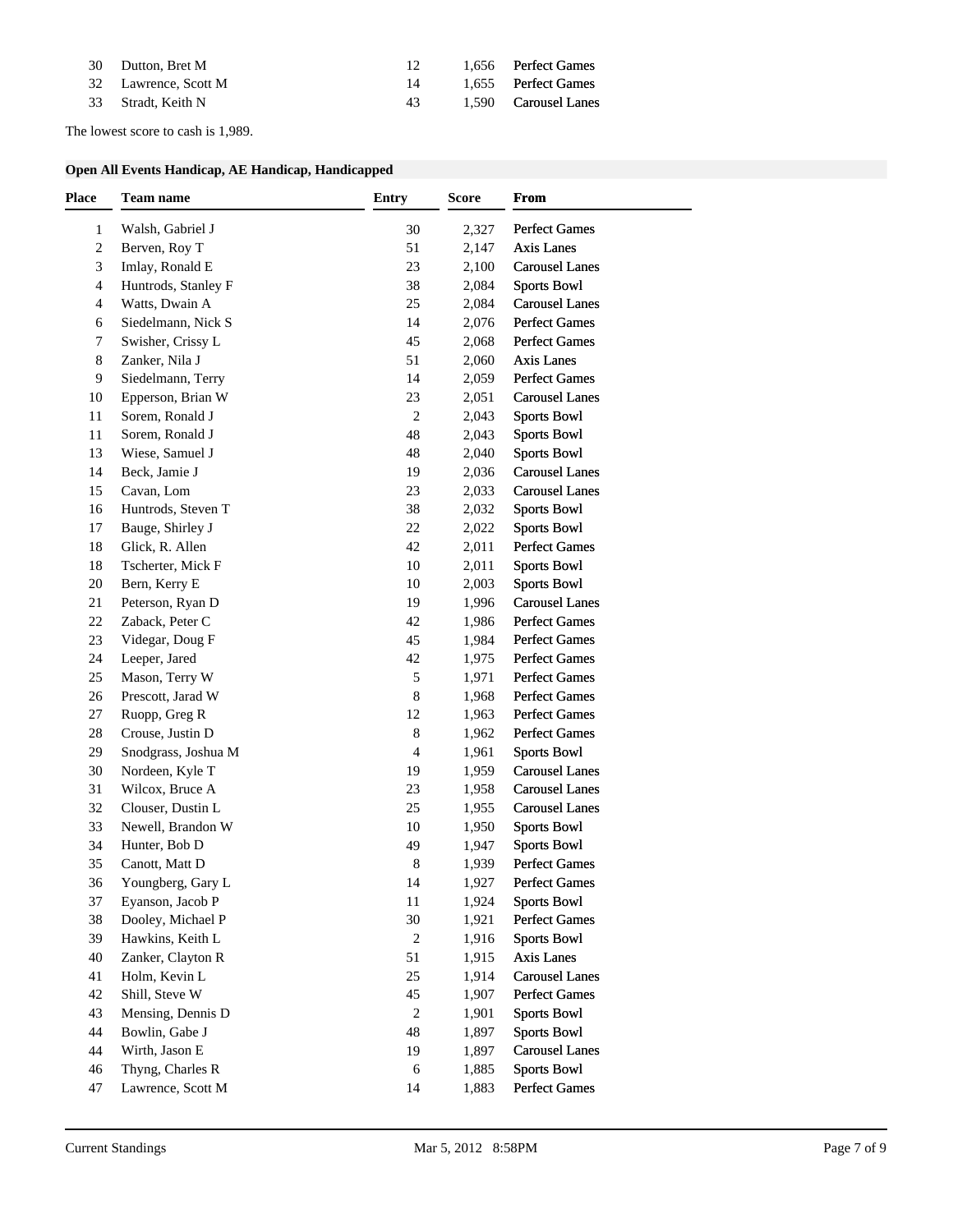| 47 | Sogard, David L      | 23             | 1,883 | <b>Carousel Lanes</b> |
|----|----------------------|----------------|-------|-----------------------|
| 49 | Olson, Chuck M       | 14             | 1,882 | <b>Perfect Games</b>  |
| 50 | Mcpartland, Cari     | 31             | 1,875 | Perfect Games         |
| 51 | Crouse, Lowell D     | $\,8\,$        | 1,870 | <b>Perfect Games</b>  |
| 52 | Anderson, Scott R    | 43             | 1,868 | <b>Carousel Lanes</b> |
| 53 | Otto, Duane D        | 38             | 1,867 | <b>Sports Bowl</b>    |
| 54 | Biernat, Tony D      | 31             | 1,863 | <b>Perfect Games</b>  |
| 55 | Carsrud, Bryan       | 12             | 1,859 | <b>Perfect Games</b>  |
| 56 | Schwartz, Dennis     | 38             | 1,856 | <b>Sports Bowl</b>    |
| 57 | Stark, Matt P        | $11\,$         | 1,854 | <b>Sports Bowl</b>    |
| 58 | Jones, Bradley L     | 25             | 1,847 | <b>Carousel Lanes</b> |
| 59 | Krausman, Mark W     | 10             | 1,846 | <b>Sports Bowl</b>    |
| 59 | Sewald, Ronald D, Jr | 31             | 1,846 | <b>Perfect Games</b>  |
| 61 | Madison, Bradley W   | 11             | 1,840 | <b>Sports Bowl</b>    |
| 62 | Robinson, Randal L   | $\sqrt{2}$     | 1,839 | <b>Sports Bowl</b>    |
| 62 | Arneson, Paul C      | 51             | 1,839 | Axis Lanes            |
| 64 | Mitchell, Jason M    | $\overline{4}$ | 1,834 | <b>Sports Bowl</b>    |
| 65 | Hathaway, Mike R     | 12             | 1,829 | <b>Perfect Games</b>  |
| 66 | Carsrud, Larry E     | 48             | 1,828 | <b>Sports Bowl</b>    |
| 67 | Unger, Judy          | $22\,$         | 1,818 | <b>Sports Bowl</b>    |
| 68 | Vaughn, Jacob T      | $\sqrt{6}$     | 1,817 | <b>Sports Bowl</b>    |
| 69 | Wierson, Ryan J      | 38             | 1,815 | <b>Sports Bowl</b>    |
| 70 | Fjelland, David E    | 30             | 1,808 | <b>Perfect Games</b>  |
| 71 | Robinson, Kenneth J  | $\sqrt{2}$     | 1,805 | <b>Sports Bowl</b>    |
| 72 | Youngberg, Kyle R    | 14             | 1,804 | <b>Perfect Games</b>  |
| 73 | James, Catherine M   | 22             | 1,796 | <b>Sports Bowl</b>    |
| 74 | Blank, Don D         | $10\,$         | 1,790 | <b>Sports Bowl</b>    |
| 75 | Black, Rachelle M    | 45             | 1,787 | <b>Perfect Games</b>  |
| 76 | Knop, Chad A         | 12             | 1,783 | <b>Perfect Games</b>  |
| 77 | Meeks, Kenneth M     | 48             | 1,779 | <b>Sports Bowl</b>    |
| 78 | Pavey, Margaret L    | $22\,$         | 1,765 | <b>Sports Bowl</b>    |
| 79 | Meller, Edward       | $\sqrt{48}$    | 1,745 | <b>Sports Bowl</b>    |
| 80 | Dutton, Bret M       | 12             | 1,719 | <b>Perfect Games</b>  |
| 81 | Tibben, Brian A      | $\sqrt{2}$     | 1,704 | <b>Sports Bowl</b>    |
| 82 | Tscherter, Scott     | 12             | 1,688 | <b>Perfect Games</b>  |
| 83 | Hunt, David A        | 5              | 1,665 | <b>Perfect Games</b>  |
| 84 | Ehrig, Bob           | 49             | 1,295 | <b>Sports Bowl</b>    |
| 85 | Lenning, Corey G     | $10\,$         | 1,221 | <b>Sports Bowl</b>    |
| 86 | Olson, James M       | 11             | 576   | <b>Sports Bowl</b>    |
|    |                      |                |       |                       |

The lowest score to cash is 2,059.

| Womens All Events, Women's All Events, Handicapped |
|----------------------------------------------------|
|----------------------------------------------------|

| Place | <b>Team name</b>    | Entry | <b>Score</b> | From                 |
|-------|---------------------|-------|--------------|----------------------|
|       | Hamlin, Rosemary    | 28    | 2.067        | <b>Perfect Games</b> |
| 2     | Shook, Gail A       | 32    | 2,037        | <b>Sports Bowl</b>   |
| 3     | Hoffman, Katie J    | 7     | 1.988        | <b>Perfect Games</b> |
| 4     | Hotchkiss, Dianne F | 22    | 1,921        | <b>Sports Bowl</b>   |
| 5     | Jennings, Teri L    | 32    | 1,918        | <b>Sports Bowl</b>   |
| 6     | Unger, Judy         | 22    | 1,907        | <b>Sports Bowl</b>   |
| 7     | Klonglan, Shirley I | 16    | 1,896        | <b>Sports Bowl</b>   |
| 7     | Whitefield, Cindy J | 28    | 1.896        | <b>Perfect Games</b> |
| 9     | Black, Joan M       | 16    | 1,893        | <b>Sports Bowl</b>   |
| 10    | Baker, Jackie A     | 16    | 1,866        | <b>Sports Bowl</b>   |
| 11    | Pavey, Margaret L   | 22    | 1,861        | <b>Sports Bowl</b>   |